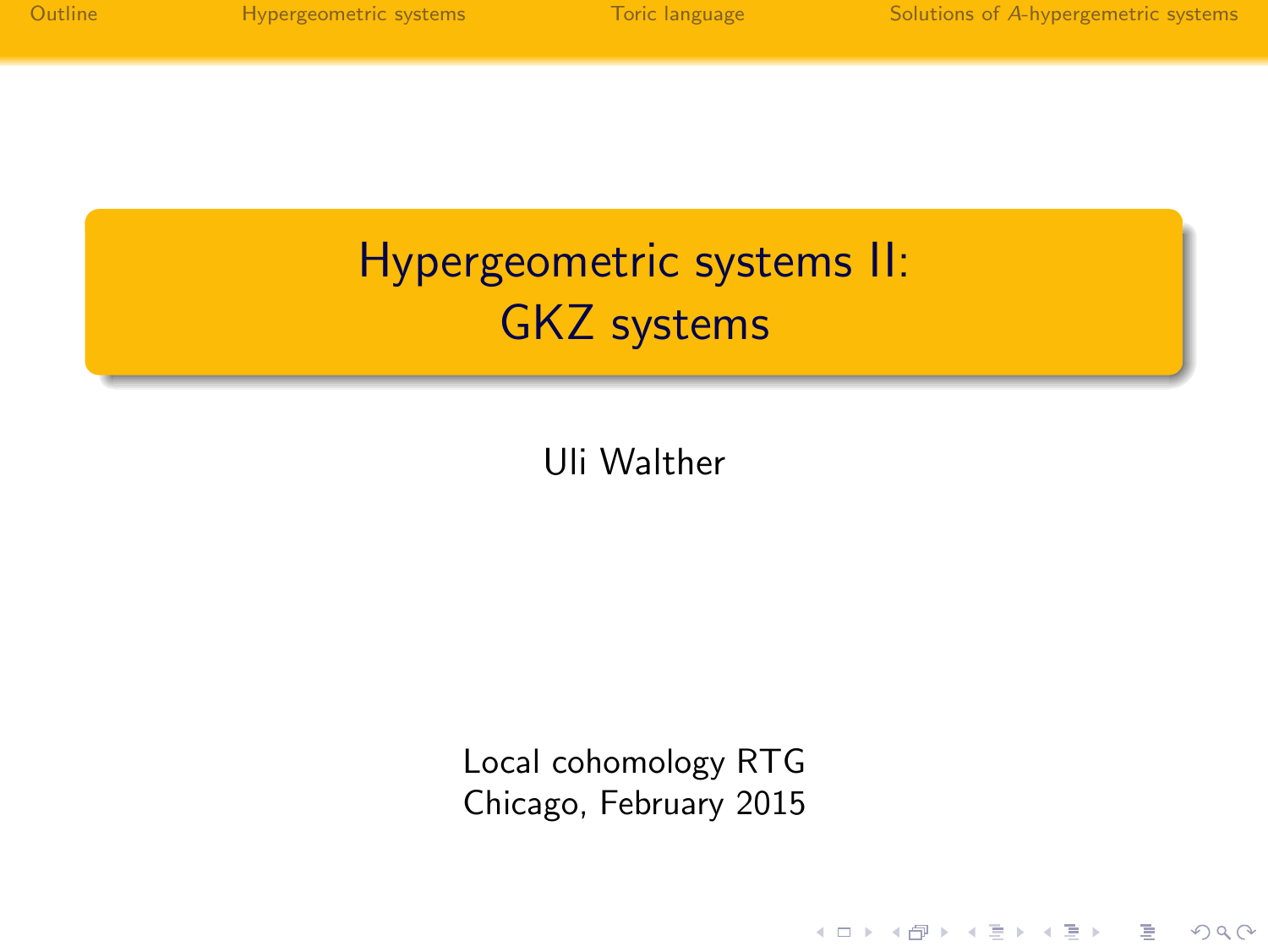| Outline |  |  |  |
|---------|--|--|--|
|         |  |  |  |

イロン イ部ン イミン イミン

高山  $2Q$ 

#### **Outline**







3 Solutions of A[-hypergemetric systems](#page-9-0)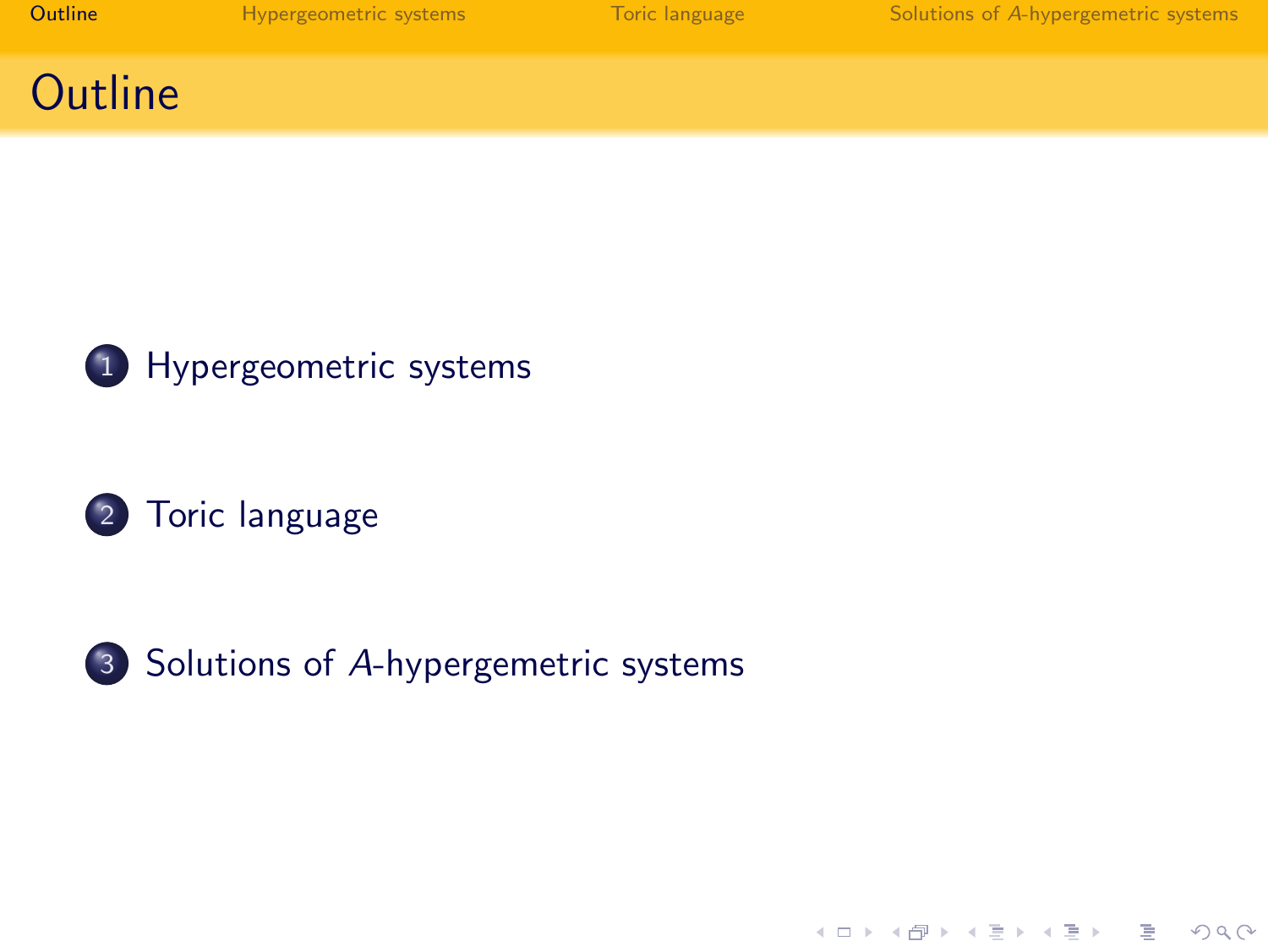### The hypergeometric differential equation 1

Our example:  $(\partial_t^2 + \frac{c-(a+b+1)t}{t(1-t)})$  $\frac{(a+b+1)t}{t(1-t)}\partial_t - \frac{ab}{t(1-t)}$  $\frac{ab}{t(1-t)}$ ) $z = 0$ .

multiply with  $t^2(1-t)$ , write  $\theta=t\partial_t,$ to get (standard) form

$$
(\theta-1+1)(\theta-1+c)z=t\cdot(\theta+a)(\theta+b)z.
$$

General hypergeometric differential equation:

$$
\prod_{v_j>0}\prod_{l=0}^{v_j-1}(v_j\theta+c_j-l)z=t\cdot\prod_{v_j<0}\prod_{l=0}^{|v_j|-1}(v_j\theta+c_j-l)z
$$

Power series ansatz:  $z = \sum_{i=0}^{\infty} a_k t^k$  shows

<span id="page-2-0"></span>
$$
a_k \prod_{v_j>0} \prod_{l=0}^{v_j-1} (v_j \cdot k + c_j - l) = a_{k-1} \cdot \prod_{v_j<0} \prod_{l=0}^{|v_j|-1} (v_j \cdot (k-1) + c_j - l)
$$
  
since  $\theta(t^i) = it^i$ . So

 $a_i/a_{i-1} \in \mathbb{Q}[k].$ ।<br>∢□→ ∢@ → ∢≣→ ∢≣→ · ■ → ⊙Q (<del>^</del>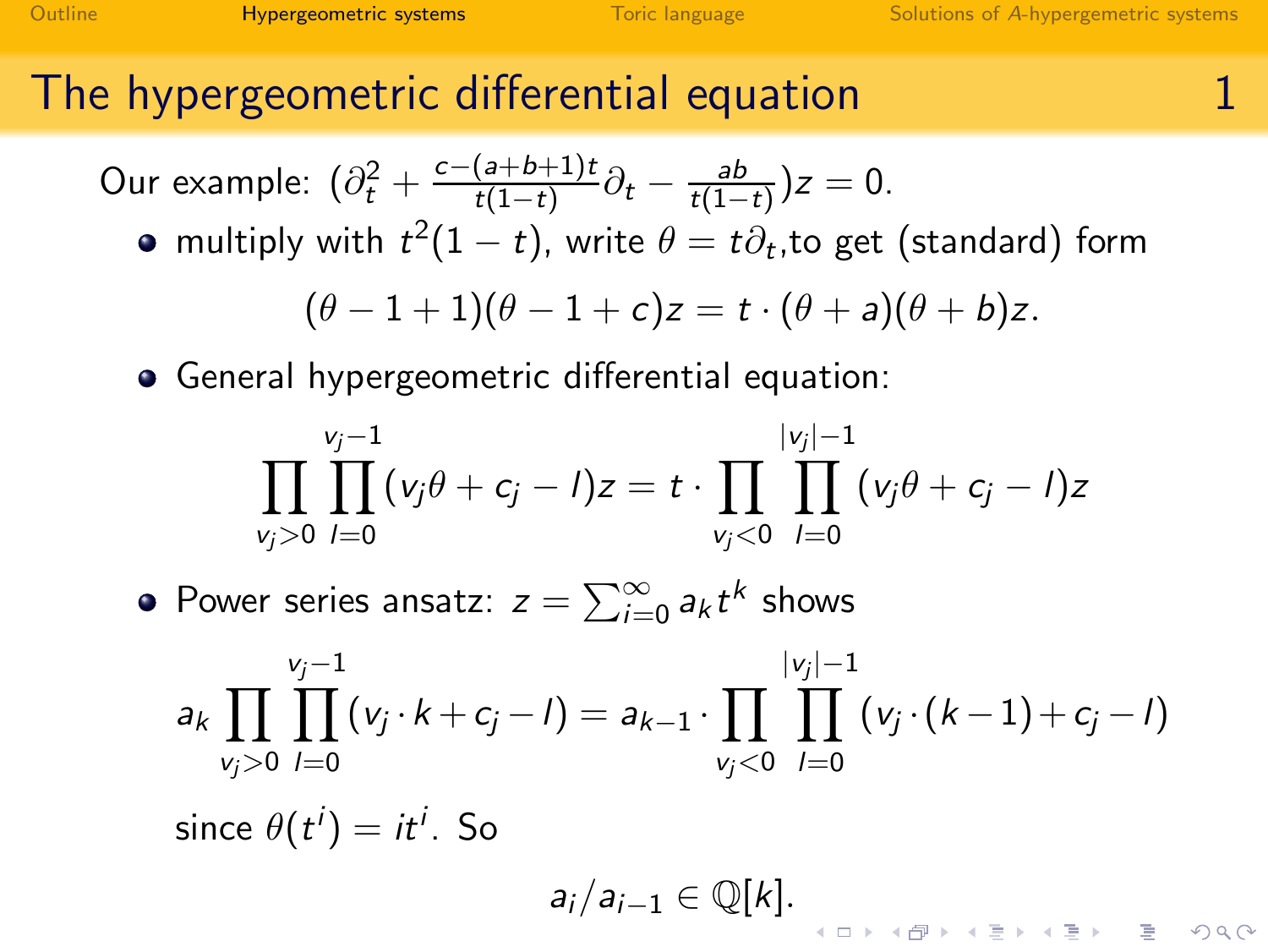#### The multivariate case 200 and 200 and 200 and 200 and 200 and 200 and 200 and 200 and 200 and 200 and 200 and 200 and 200 and 200 and 200 and 200 and 200 and 200 and 200 and 200 and 200 and 200 and 200 and 200 and 200 and

<span id="page-3-1"></span>

Given

<span id="page-3-2"></span><span id="page-3-0"></span>
$$
\prod_{v_j>0} \prod_{l=0}^{v_j-1} (v_j \theta + c_j - l)z = t \cdot \prod_{v_j<0} \prod_{l=0}^{|v_j|-1} (v_j \theta + c_j - l)z \qquad (1)
$$
  
let  $\mathbf{v} = (v_1, ..., v_n)$ , find  $A \in \mathbb{Z}^{n-1,n}$  with  $A \cdot \mathbf{v} = 0$ ,  $\beta := A \cdot \mathbf{c}$ .  

$$
\left( \prod_{v_j>0} \partial_j^{v_j} - \prod_{v_j<0} \partial_j^{|v_j|} \right) \bullet \phi = 0;
$$

$$
\left( \sum_{j=1}^n a_{1,j} x_j \partial_j \right) \bullet \phi = \beta_1 \phi;
$$

$$
\cdots \qquad (2)
$$

$$
\left( \sum_{j=1}^n a_{n-1,j} x_j \partial_j \right) \bullet \phi = \beta_{n-1} \phi.
$$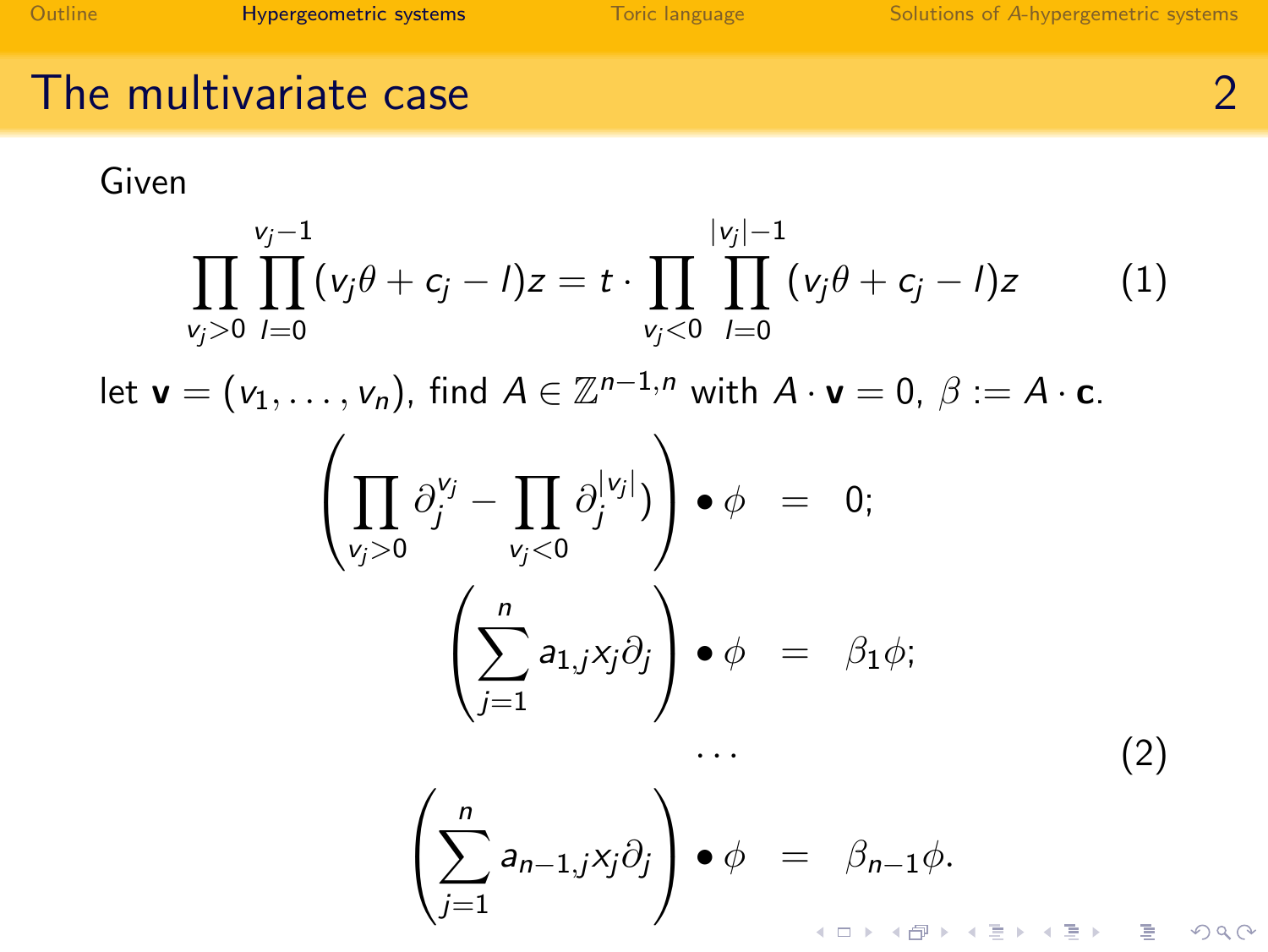## The multivariate case II 3 and 3 3

• For our case, 
$$
n = 4
$$
,  $\mathbf{v} = (1, 1, -1, -1)$  and  $\mathbf{c} = (1, c, -a, -b)$ .  
\n• Pick  $A = \begin{pmatrix} 1 & 1 & 1 & 1 \\ 0 & 1 & 0 & 1 \\ 0 & 0 & 1 & 1 \end{pmatrix}$ , then  
\n
$$
\beta = (1 - a - b + c, c - b, c - a)
$$
, and so  
\n
$$
(\partial_1 \partial_2 - \partial_3 \partial_4) \cdot \phi = 0,
$$
\n
$$
(\theta_1 + \theta_2 + \theta_3 + \theta_4) \cdot \phi = (1 - a - b + c)\phi,
$$
\n
$$
(\theta_2 + \theta_3 + \theta_4) \cdot \phi = (-b + c)\phi,
$$
\n
$$
(\theta_3 + \theta_4) \cdot \phi = (-a + c)\phi.
$$

**•** Elementary but painful check:

<span id="page-4-0"></span>
$$
[x^{\beta}\sum_{i\in\mathbb{N}}c_i(x^{\mathbf{v}})^i\in\mathcal{S}\text{ol}(System\ 2)]\Leftrightarrow[\sum_{i\in\mathbb{N}}c_i t^i\in\mathcal{S}\text{ol}(Equation\ 1)].
$$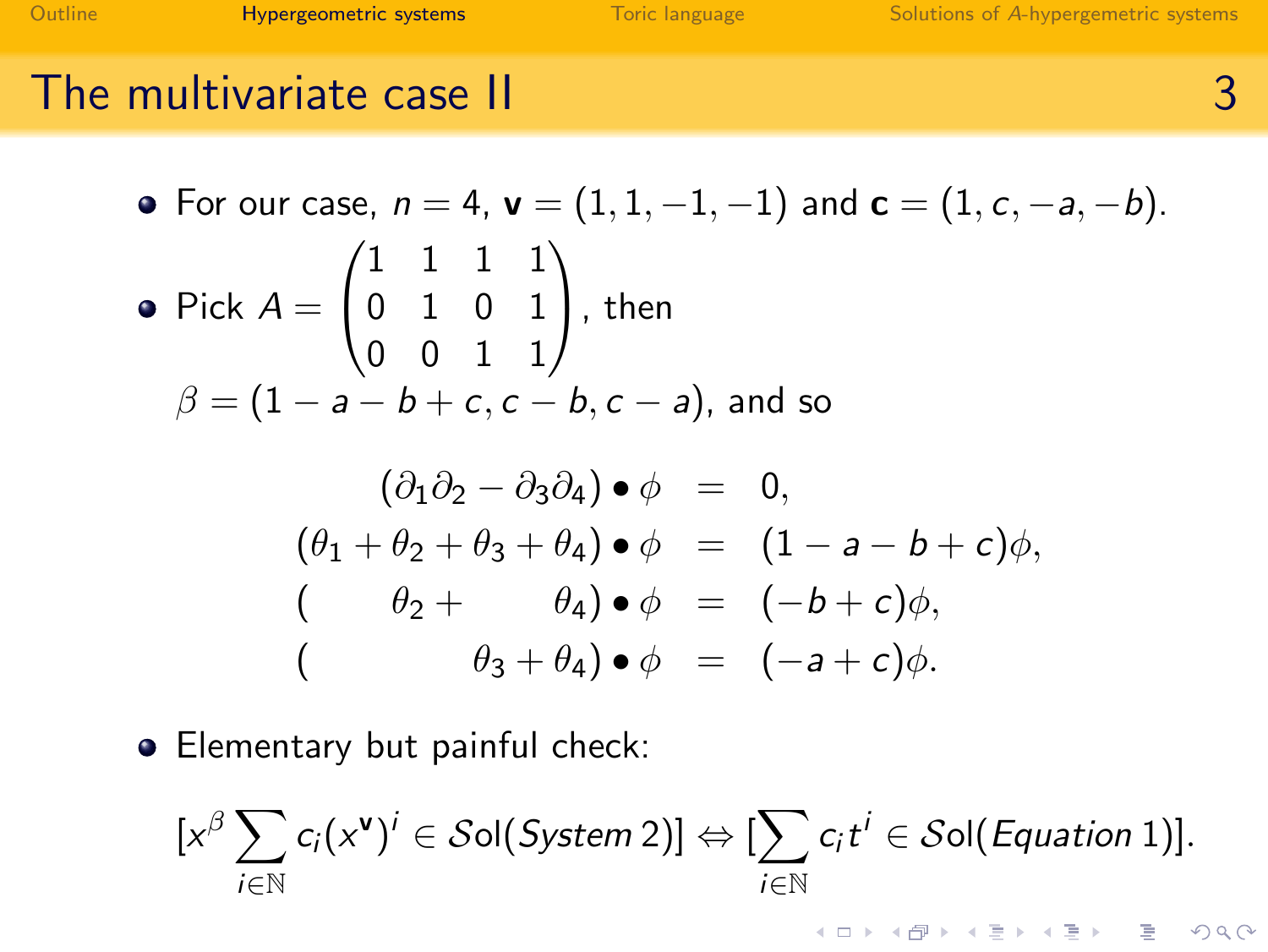## The multivariate case III: GKZ systems 4

 $A \in \mathbb{Z}^{d \times n}$ ,  $\beta \in \mathbb{Z}^d$ .

assume  $\mathbb{N}A$  pointed, and  $\mathbb{Z}A=\mathbb{Z}^d$ ;

\n- $$
\mathcal{O}_A = \mathbb{C}[x_1, \ldots, x_n],
$$
\n- $D_A = \text{WeylAlgebra}(\mathcal{O}_A) = \mathcal{O}_A \langle \partial \rangle,$
\n- $R_A = \mathbb{C} \langle \partial \rangle.$
\n

<u>toric ideal</u>:  $I_A = \langle \partial^{u_+} - \partial^{u_-} | A \cdot u = 0, u \in \mathbb{Z}^d \rangle \subseteq R_A$ 

**•** Euler operators:

$$
E_i=\sum_{j=1}^n a_{i,j}x_j\partial_j.
$$

GKZ system  $H_A(\beta)$ :

$$
P \bullet \phi = 0 \qquad \forall P \in I_A; (E_i - \beta_i) \bullet \phi = 0 \qquad \forall i = 1, ..., n.
$$

If  $d + 1 = n$  $d + 1 = n$  $d + 1 = n$ ,  $\mathcal{S}ol(H_A(\beta)) \leftrightarrow \mathcal{S}ol((Equation 1))$  $\mathcal{S}ol(H_A(\beta)) \leftrightarrow \mathcal{S}ol((Equation 1))$  $\mathcal{S}ol(H_A(\beta)) \leftrightarrow \mathcal{S}ol((Equation 1))$ [.](#page-6-0)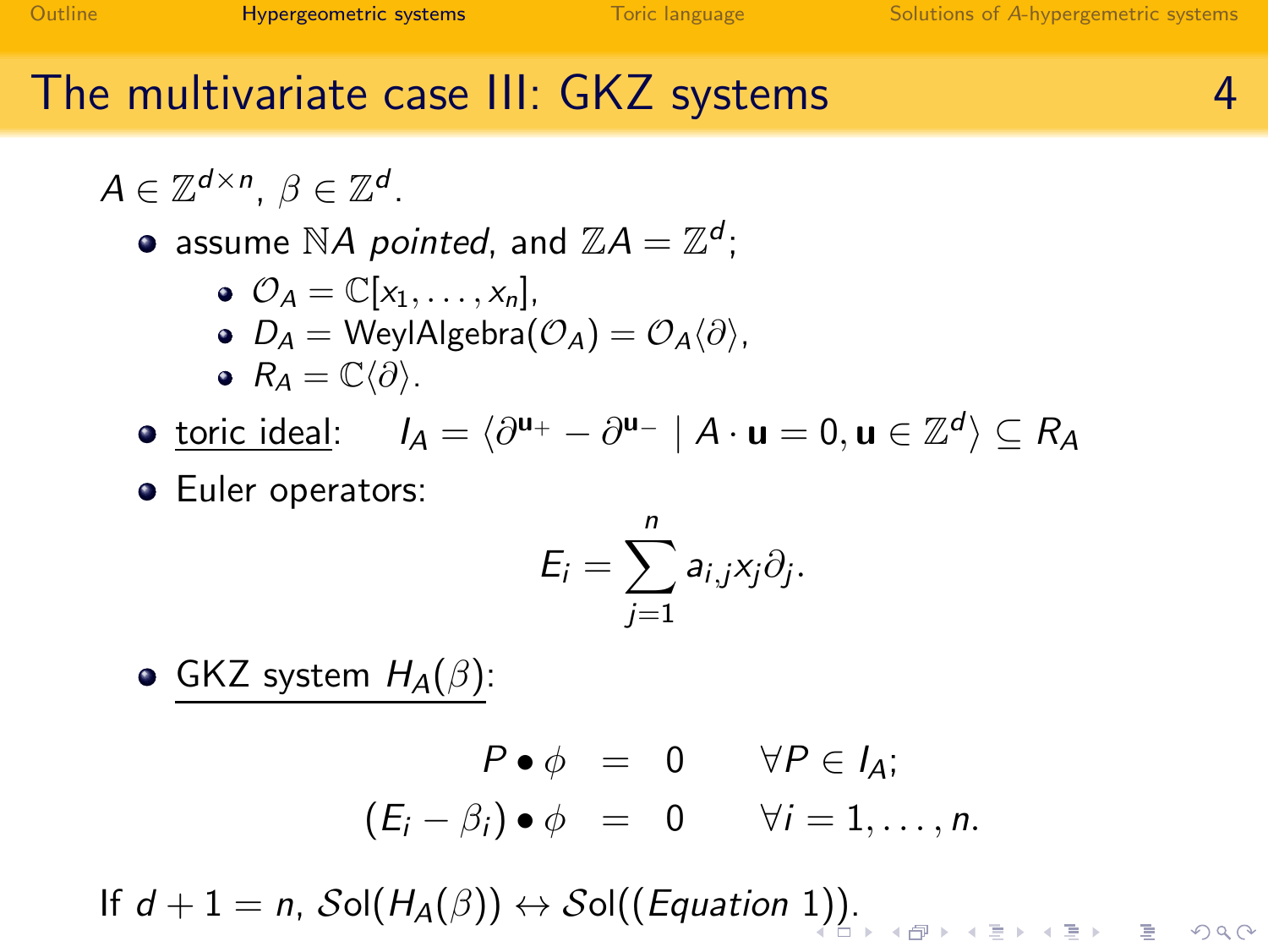**KORK ERRY ABRICAN BIRD AGA** 

### Toric variety/polyhedral structure 5

- $\mathcal{A} = ((\mathsf{a}_{i,j})) = (\mathsf{a}_1, \ldots, \mathsf{a}_n) \in \mathbb{Z}^{d \times n}$  integer matrix.
- induces  $R_A \stackrel{\pi_A}{\longrightarrow} \mathbb{C}[t_1^{\pm 1},\ldots,t_d^{\pm 1}]$  with  $\partial_j \mapsto t^{\mathbf{a}_j}$ .
- $\mathsf{ker}(\pi_\mathcal{A}) = \mathit{I}_\mathcal{A} = \langle \partial^{\mathbf{u}_+} \partial^{\mathbf{u}_-} \mid A \cdot \mathbf{u} = 0, \mathbf{u} \in \mathbb{Z}^d \rangle \subseteq \mathit{R}_\mathcal{A}$
- $S_A := \mathbb{C}[\mathbb{N}A] = \mathbb{C}[t^{\mathsf{a}_1}, \cdots, t^{\mathsf{a}_n}] \subseteq \mathbb{C}[t_1^{\pm 1}, \ldots, t_d^{\pm 1}].$
- $\bullet$   $\pi_A$  gives presentation,  $S_A = R/I_A$ .

$$
\bullet\ \ V_A=\text{Var}(I_A)\subseteq\mathbb{C}^n
$$

- $\bullet \mathbb{R}_+$ A cvx plhdrl rtl cone, with faces  $\{\tau\}$
- <span id="page-6-0"></span> $\tau\leftrightarrow R_\mathcal{A}(I_\mathcal{A},\{\partial_j\}_{j\notin\tau})$ ,  $\mathbb{Z}^d$ -graded primes  $\supseteq I_\mathcal{A}.$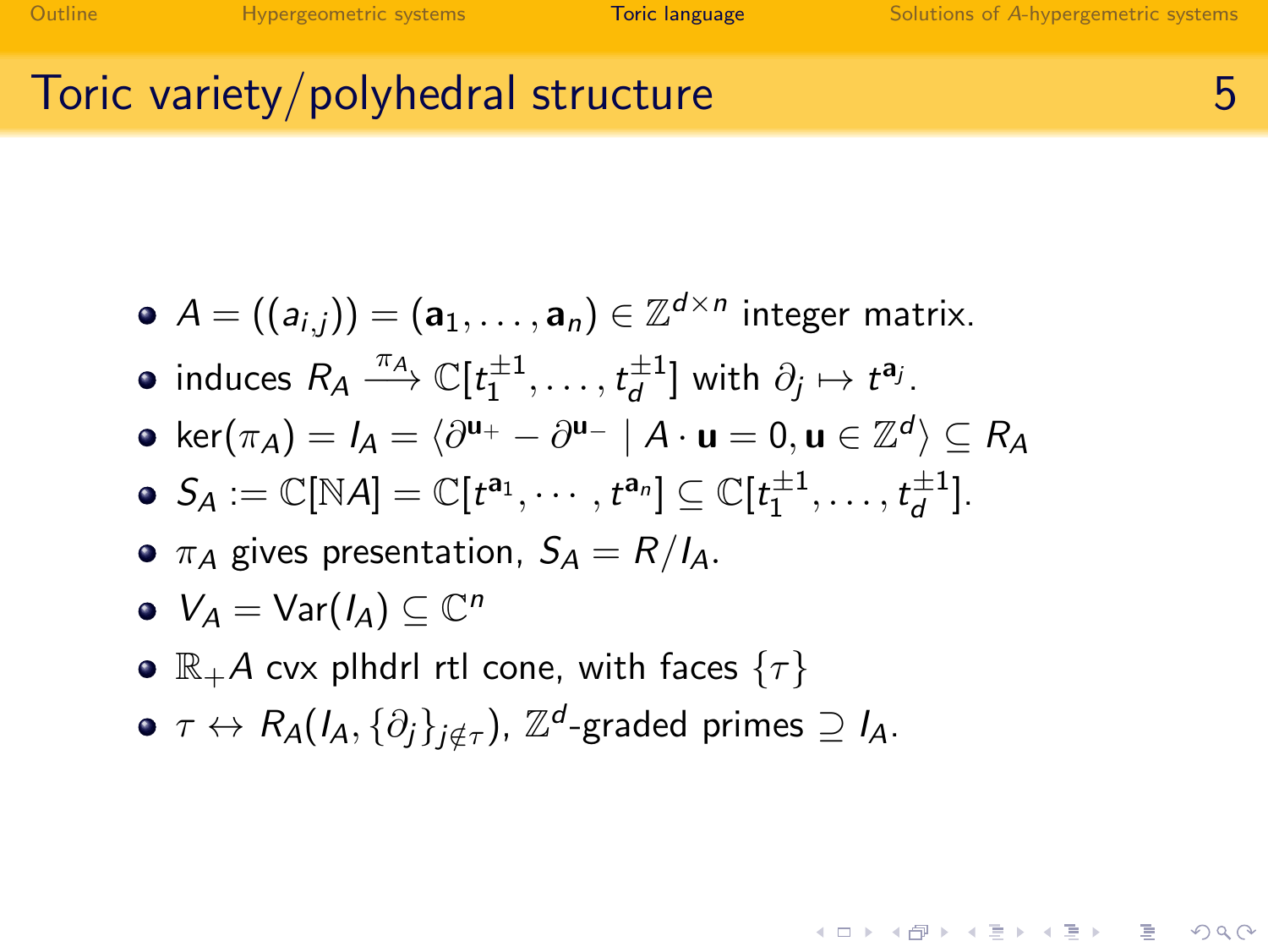**KORK ERRY A BY A BY A GOV** 

Examples 6 and the set of the set of the set of the set of the set of the set of the set of the set of the set

$$
\begin{array}{ccc}\n\underline{\text{Ex. I:}} & A = \begin{pmatrix} 1 & 2 & 0 \\ 0 & 2 & 1 \end{pmatrix}, & A_1 \\
\bullet & A_2 \\
\bullet & B_3\n\end{array}
$$
\n
$$
\bullet R_A = \mathbb{C}[\partial_1, \partial_2, \partial_3] \supseteq I_A = \langle \partial_1^2 \partial_3^2 - \partial_2 \rangle,
$$
\n
$$
\bullet & A \leftrightarrow I_A, \{1\} \leftrightarrow (\partial_2, \partial_3), \{3\} \leftrightarrow (\partial_1, \partial_2), \emptyset \leftrightarrow (\partial_1).\n\end{array}
$$
\n
$$
\begin{array}{ccc}\n\underline{\text{Ex. II:}} & A = \begin{pmatrix} 1 & 1 & 1 & 1 \\ 0 & 1 & 3 & 4 \end{pmatrix}, & A_2\n\end{array}
$$

 $R_A = \mathbb{C}[\partial_1, \ldots, \partial_4],$  $I_A = \langle \partial_1 \partial_4 - \partial_2 \partial_3, \ \partial_2^3 - \partial_1^2 \partial_3, \ \partial_3^3 - \partial_2 \partial_4^2, \ \partial_2^2 \partial_4 - \partial_1 \partial_3^2 \rangle.$  $\bullet$   $A \leftrightarrow I_A$ ,  $\{1\} \leftrightarrow (\partial_2, \partial_3, \partial_4)$ ,  $\{4\} \leftrightarrow (\partial_1, \partial_2, \partial_3)$ ,  $\emptyset \leftrightarrow (\partial)$ .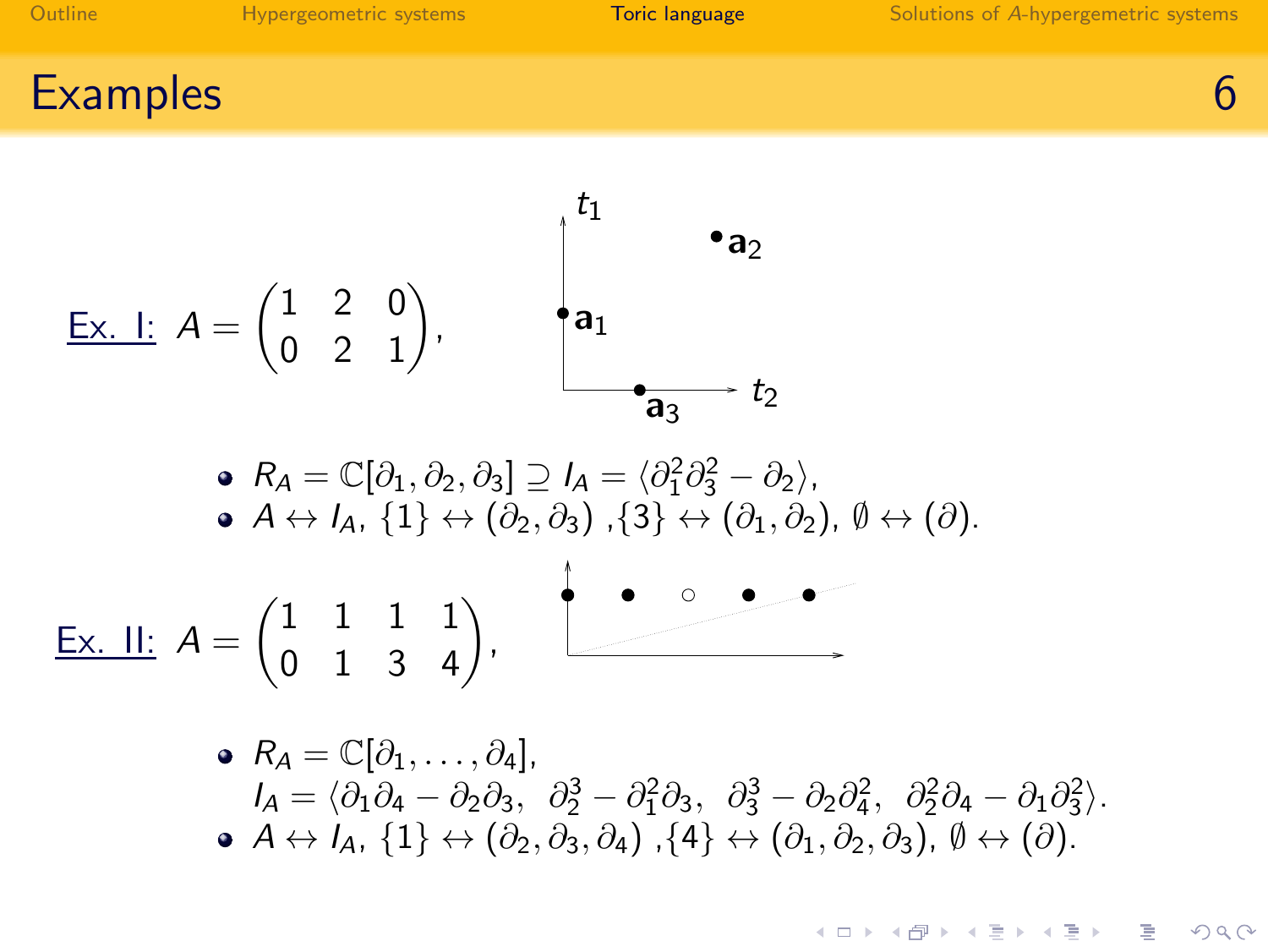$200$ 

Torus action 7

• Let 
$$
\mathbb{T} = (\mathbb{C}^*)^d
$$
; make map  $\mathbb{C}^n \times \mathbb{T} \to \mathbb{C}^n$  via

$$
(\xi_1,\ldots,\xi_n)\times (y_1,\ldots,y_d)\mapsto (y^{\mathbf{a}_1}\xi_1,\ldots,y^{\mathbf{a}_n}\xi_n),
$$

$$
\bullet \ (\mathbf{1}_{\tau})_{j}=1 \text{ if } j \in \tau \text{, and } =0 \text{ else.}
$$

• Orb $(\mathbf{1}_{\tau})$  := image of  $\mathbf{1}_{\tau}\times\mathbb{T}$ , a torus of dimension dim $(\tau)$ .

$$
\bullet \ \ V_A = \overline{\text{Orb}(\mathbf{1}_A)}^{\text{Zar}} = \overline{\text{Orb}(\mathbf{1}_A)}^{\text{cplx}} = \bigsqcup_{\tau \text{ face of } \mathbb{R}_+ A} \text{Orb}(\mathbf{1}_\tau).
$$

- Invariant tangent vectors on  $\mathbb{T}$ :  $\{t_i \frac{\partial}{\partial t_i}\}$ .
- Under  $\mathbb{T} \to \mathrm{Orb}(\mathbf{1}_A)$ ,  $t_i \frac{\partial}{\partial t_i} \leadsto \sum_{j=1}^n a_{i,j} x_j \partial_j =: E_i \text{ (mostly)}.$

• Define:

$$
H_A(\beta) = D_A(I_A, \{E_i - \beta_i\}_{i=1}^d)
$$
  

$$
M_A(\beta) = D_A/H_A(\beta).
$$

<span id="page-8-0"></span>Holonomic  $\Rightarrow$  dim<sub>C</sub>(Sol(H<sub>A</sub>( $\beta$ ))) <  $\infty$ .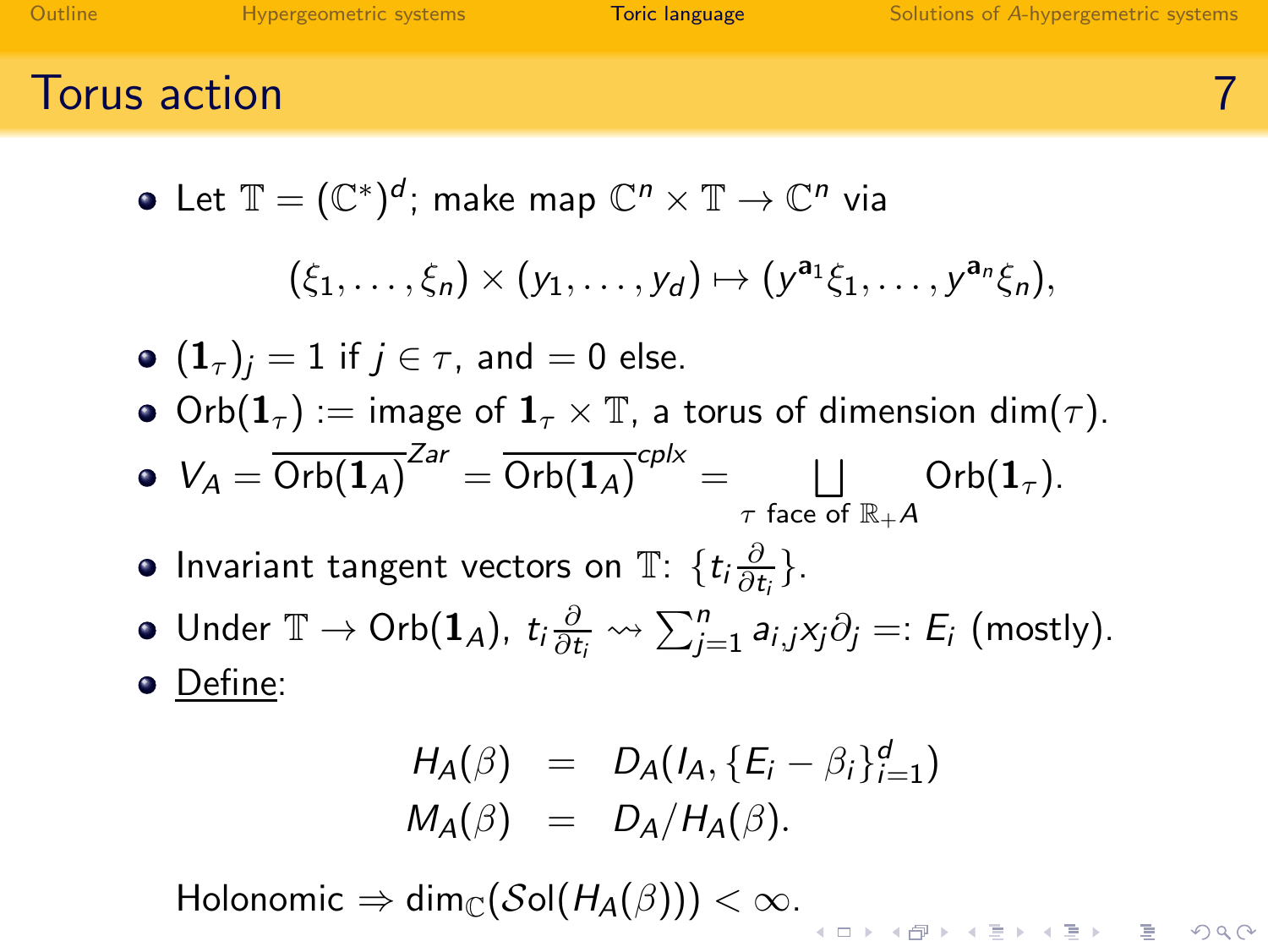[Outline](#page-3-0) **Hypergeometric systems** [Toric language](#page-6-0) **Solutions of A[-hypergemetric systems](#page-9-0)** Solutions of A-hypergemetric systems

## Solving polynomials 8

• Example: 
$$
A = \begin{pmatrix} 1 & 1 & 1 \ 2 & 1 & 0 \end{pmatrix}
$$
 and  $\beta = (0, -1)$  give  
\n
$$
H_A(\beta) = D_A(\partial_2^2 - \partial_1 \partial_3, x_1 \partial_1 + x_2 \partial_2 + x_3 \partial_3 - 0, 2x_1 \partial_1 + x_2 \partial_2 + 1).
$$
\nThen the solutions to  $x_1 T^2 + x_2 T^1 + x_3 T^0 = 0$ ,  
\n
$$
-x_2 \pm \sqrt{x_2^2 - 4x_1 x_3}
$$

$$
\rho_{1,2} = \frac{-x_2 \pm \sqrt{x_2^2 - 4x_1x_3}}{2x_1}
$$

<span id="page-9-0"></span>span  $\mathcal{S}ol(H_{\mathcal{A}}(\beta))$ . (True more generally.)

K ロ ▶ K 레 ▶ K 코 ▶ K 코 ▶ 『 코 │ ◆ 9 Q (\*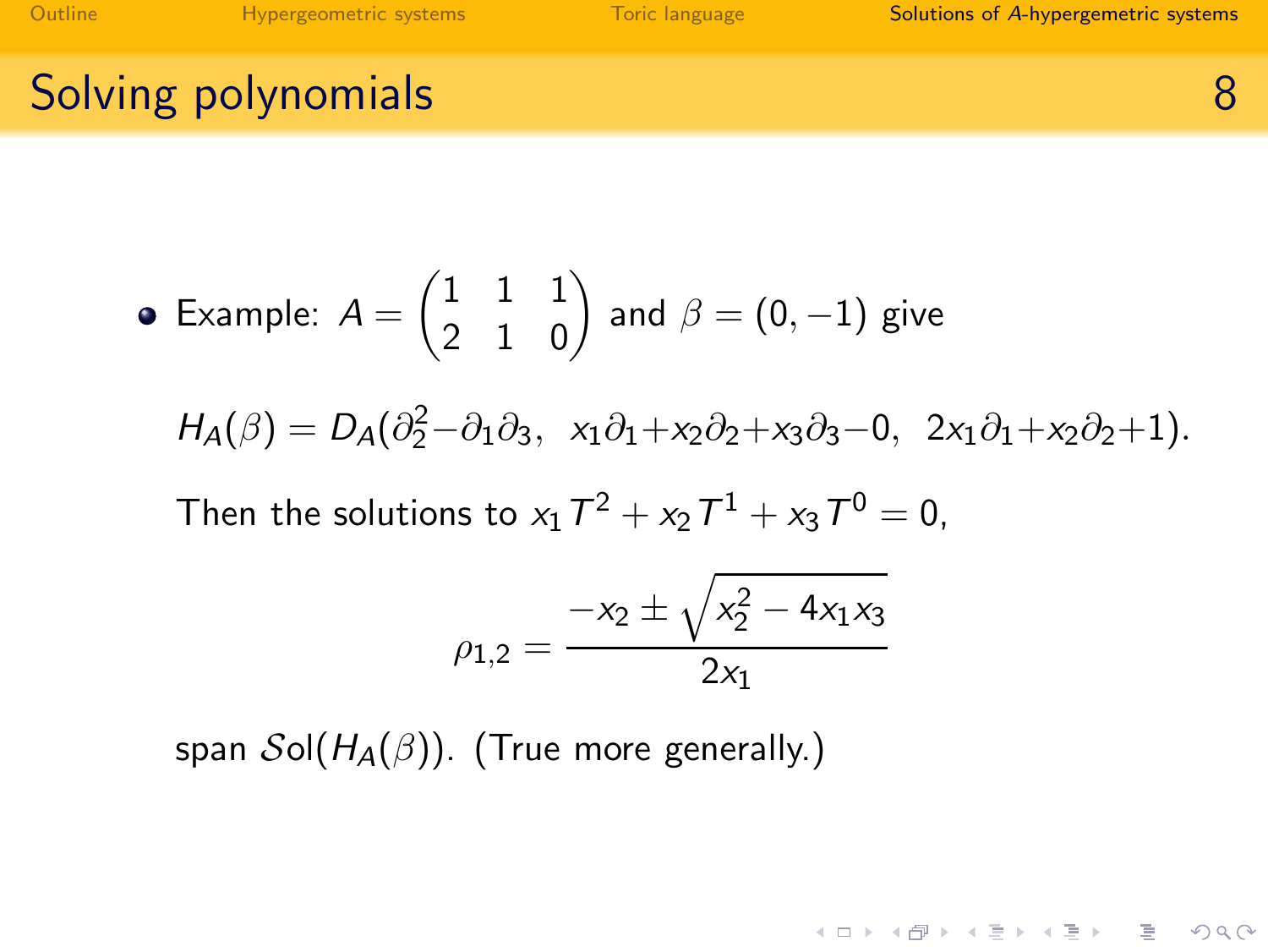# Singular locus of  $H_A(\beta)$  9

Rank:

- rk := dim $(\mathcal{S}$ ol) in generic pt = dim $_{\mathbb{C}(\mathsf{x})}(\mathsf{M} \otimes \mathbb{C}(\mathsf{x})).$
- A-discriminant (for A with top row  $(1, \ldots, 1)$ ): consider

$$
x_{2,1}T^{a_{2,1}} + \ldots + x_{2,n}T^{a_{2,n}} = 0,
$$
  

$$
\vdots
$$
  

$$
x_{d,1}T^{a_{d,1}} + \ldots + x_{d,n}T^{a_{d,n}} = 0
$$

Thm:  $\exists \Delta_A(\{x_{i,j}\})$  with  $\Delta_A(x) = 0$  iff system has unusual number of torus solutions.

•  $rk(H_A(\beta)) = const$  away from  $\Delta_A(x) = 0$ , sol's form bundle. If  $A = \begin{pmatrix} 1 & 1 & 1 \\ 2 & 1 & 0 \end{pmatrix}$  then  $\Delta_A(x) = x_1 * x_3 * (4x_1x_3 - x_2^2)$ .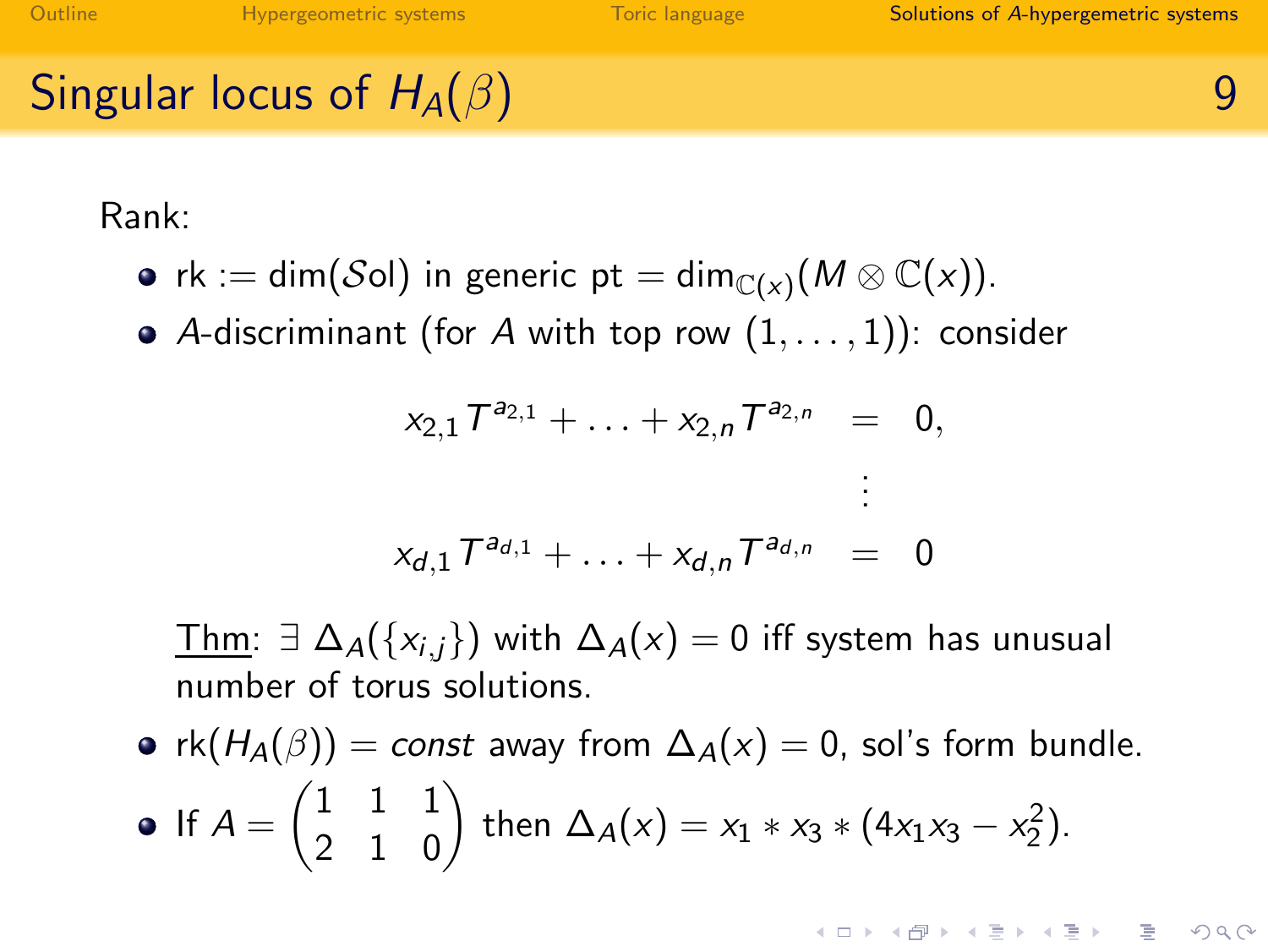**KOD KAD KED KED E VAN** 

## Nice hypergeometric series, I 10

Basic idea:

**•** Assume:  $I_A$  homogeneous,  $\beta = A \cdot v$ ,  $v_i \notin \{-1, -2, \ldots\}$ ,  $\Lambda = \text{ker}_{\mathbb{Z}}(A)$ .

**•** Consider

$$
\phi_{\boldsymbol{v}}=\sum_{\boldsymbol{u}\in\Lambda}\frac{[\boldsymbol{v}]_{\boldsymbol{u}_-}}{[\boldsymbol{v}+\boldsymbol{u}]_{\boldsymbol{u}_+}}\cdot x^{\boldsymbol{v}+\boldsymbol{u}}\in\mathbb{C}[[x_1,\ldots,x_n]]
$$

where

$$
[\mathbf{v}]_{\mathbf{u}} = \prod_j (v_j(v_j-1)\cdots(v_j-u_j+1)).
$$

- Why factorials? Look at the exponential function and  $f' = f$ .
- Easy check: killed by  $H_A(\beta)$ .
- <span id="page-11-0"></span>• Problem: not always a function.